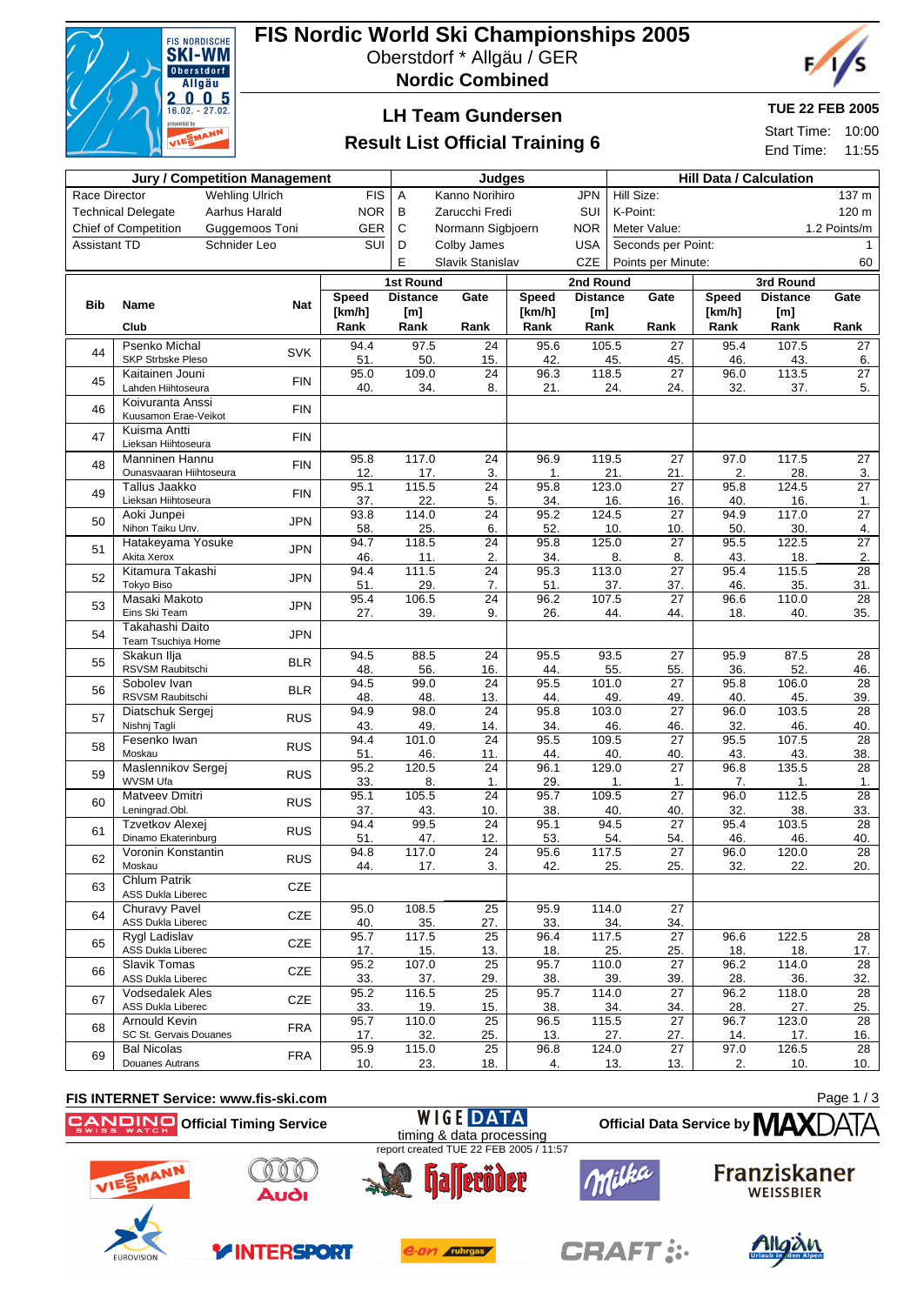

# **FIS Nordic World Ski Championships 2005**

Oberstdorf \* Allgäu / GER

**Nordic Combined**



## **LH Team Gundersen**

## **Result List Official Training 6**

## **TUE 22 FEB 2005**

Start Time: 10:00 End Time: 11:55

|                |                                                      |            |              | 1st Round       |                        |              | 2nd Round       |                        | 3rd Round    |                 |                        |
|----------------|------------------------------------------------------|------------|--------------|-----------------|------------------------|--------------|-----------------|------------------------|--------------|-----------------|------------------------|
| <b>Bib</b>     | Name                                                 | <b>Nat</b> | <b>Speed</b> | <b>Distance</b> | Gate                   | <b>Speed</b> | <b>Distance</b> | Gate                   | <b>Speed</b> | <b>Distance</b> | Gate                   |
|                |                                                      |            | [km/h]       | [m]             |                        | [km/h]       | [m]             |                        | [km/h]       | [m]             |                        |
|                | Club                                                 |            | Rank         | Rank            | Rank                   | Rank         | Rank            | Rank                   | Rank         | Rank            | Rank                   |
| 70             | Lamy Chapuis Jason<br>SC Bois D'Amont                | <b>FRA</b> | 95.3<br>30.  | 119.0<br>10.    | 25<br>9.               | 95.8<br>34.  | 120.5<br>20.    | 27<br>20.              | 95.9<br>36.  | 126.0<br>13.    | 28<br>13.              |
| 71             | Martinez Mathieu                                     | <b>FRA</b> | 95.8         | 106.0           | $\overline{25}$        | 96.1         | 111.5           | $\overline{27}$        | 96.3         | 120.5           | 28                     |
|                | <b>GSN Geradmer</b>                                  |            | 12.          | 40.             | 31.                    | 29.          | 38.             | 38.                    | 26.          | 21.             | 19.                    |
| 72             | Roux Ludovic<br>Douanes les Contamines               | <b>FRA</b> | 95.0<br>40.  | 117.5<br>15.    | $\overline{25}$<br>13. | 95.4<br>48.  | 123.0<br>16.    | $\overline{27}$<br>16. | 95.9<br>36.  | 127.5<br>8.     | 28<br>8.               |
| $\mathbf{1}$   | Ackermann Ronny                                      | <b>GER</b> | 96.1         | 125.5           | 25                     | 96.8         | 125.0           | $\overline{27}$        | 96.8         | 129.0           | 28                     |
|                | Rhoener WSV Dermbach<br>Edelmann Tino                |            | 2.<br>96.1   | 3.<br>118.0     | 3.<br>$\overline{25}$  | 4.<br>96.7   | 8.<br>122.5     | 8.<br>$\overline{27}$  | 7.<br>96.8   | 6.<br>127.5     | 6.<br>$\overline{28}$  |
| $\overline{2}$ | SC Motor Zella-Mehlis                                | <b>GER</b> | 2.           | 13.             | 11.                    | 7.           | 18.             | 18.                    | 7.           | 8.              | 8.                     |
| 3              | Haseney Sebastian                                    | <b>GER</b> | 95.5         | 106.0           | 25                     | 96.4         | 109.0           | $\overline{27}$        | 96.6         | 117.5           | 28                     |
|                | SC Motor Zella-Mehlis<br><b>Hettich Georg</b>        |            | 23.<br>96.0  | 40.<br>123.5    | 31.<br>$\overline{25}$ | 18.<br>96.8  | 42.<br>124.5    | 42.<br>$\overline{27}$ | 18.<br>96.8  | 28.<br>131.5    | 26.<br>28              |
| 4              | ST Schonach-Rohrhardsberg                            | <b>GER</b> | 6.           | 4.              | 4.                     | 4.           | 10.             | 10.                    | 7.           | 2.              | 2.                     |
| 5              | Kircheisen Bjoern                                    | <b>GER</b> | 95.8         | 118.5           | 25                     | 96.5         | 125.5           | 27                     |              |                 |                        |
|                | WSV 08 Johanngeorgenstadt<br><b>Bieler Christoph</b> |            | 12.<br>96.3  | 11.<br>128.5    | 10.<br>$\overline{25}$ | 13.          | 7.              | 7.                     |              |                 |                        |
| 6              | HSV Absam - Bergisel                                 | AUT        | 1.           | 1.              | $\mathbf 1$ .          |              |                 |                        |              |                 |                        |
| $\overline{7}$ | <b>Gottwald Felix</b><br><b>SC Saalfelden</b>        | <b>AUT</b> | 96.1<br>2.   | 118.0<br>13.    | $\overline{25}$<br>11. | 96.6<br>9.   | 122.5<br>18.    | 27<br>18.              |              |                 |                        |
|                | <b>Gruber Bernhard</b>                               |            |              |                 |                        |              |                 |                        |              |                 |                        |
| 8              | SC Bischofshofen                                     | <b>AUT</b> |              |                 |                        |              |                 |                        |              |                 |                        |
| 9              | <b>Gruber Michael</b><br>TSU St. Veit                | <b>AUT</b> | 95.4<br>27.  | 122.5<br>6.     | 25<br>6.               |              |                 |                        |              |                 |                        |
| 10             | <b>Kreiner David</b>                                 | <b>AUT</b> | 95.1         | 106.0           | $\overline{25}$        | 95.7         | 114.5           | $\overline{27}$        | 95.9         | 119.5           | $\overline{28}$        |
|                | <b>SC Kitzbuehel</b>                                 |            | 37.          | 40.             | 31.                    | 38.          | 31.             | 31.                    | 36.          | 23.             | 21.                    |
| 11             | <b>Stecher Mario</b><br><b>WSV Eisenerz</b>          | <b>AUT</b> | 96.1<br>2.   | 116.5<br>19.    | 25<br>15.              | 96.9<br>1.   | 127.5<br>3.     | $\overline{27}$<br>3.  |              |                 |                        |
| 12             | Harris Spencer                                       | CAN        |              |                 |                        |              |                 |                        |              |                 |                        |
|                | Altius Nordic SC<br>Harris Wesley                    |            |              |                 |                        |              |                 |                        |              |                 |                        |
| 13             | Altius Nordic SC                                     | CAN        |              |                 |                        |              |                 |                        |              |                 |                        |
| 14             | Myslicki Jason                                       | CAN        |              |                 |                        |              |                 |                        |              |                 |                        |
|                | Altius Nordic SC<br><b>Thompson Max</b>              |            | 95.5         | 91.5            | $\overline{25}$        | 95.5         | 95.5            | $\overline{27}$        | 96.1         | 101.0           | $\overline{28}$        |
| 15             | Altius Nordic SC                                     | CAN        | 23.          | 55.             | 40.                    | 44.          | 51.             | 51.                    | 31.          | 50.             | 44.                    |
| 16             | Michielli Giuseppe                                   | <b>ITA</b> | 95.4         | 105.5           | $\overline{25}$        | 96.1         | 113.5           | $\overline{27}$        | 96.4         | 116.5           | $\overline{28}$        |
|                | G.S. Caleppio Vinil<br>Munari Daniele                |            | 27.<br>96.0  | 43.<br>97.0     | 34.<br>25              | 29.<br>96.5  | 36.<br>102.5    | 36.<br>27              | 24.<br>96.9  | 31.<br>103.5    | 27.<br>28              |
| 17             | G.S. Fiamme Gialle                                   | <b>ITA</b> | 6.           | 51.             | 36.                    | 13.          | 47.             | 47.                    | 5.           | 46.             | 40.                    |
| 18             | Strobl Jochen                                        | <b>ITA</b> | 94.8         | 101.5           | $\overline{25}$        | 96.0         | 108.5           | $\overline{27}$        | 96.2         | 116.0           | 28                     |
|                | G.S. Fiamme Gialle<br><b>Braaten Kenneth</b>         |            | 44.<br>95.5  | 45.<br>107.0    | 35.<br>$\overline{25}$ | 32.<br>96.3  | 43.<br>115.0    | 43.<br>$\overline{27}$ | 28.<br>96.7  | 33.<br>119.5    | 29.<br>$\overline{28}$ |
| 19             | Bossmo & Yttern                                      | <b>NOR</b> | 23.          | 37.             | 29.                    | 21.          | 29.             | 29.                    | 14.          | 23.             | 21.                    |
| 20             | Graesli Ola Morten<br>Tydal IL                       | <b>NOR</b> |              |                 |                        |              |                 |                        |              |                 |                        |
|                | <b>Hammer Kristian</b>                               |            | 95.7         | 112.0           | $\overline{25}$        | 96.2         | 123.5           | $\overline{27}$        | 96.8         | 126.5           | $\overline{28}$        |
| 21             | Eidsvold Vaerk Skiclub                               | <b>NOR</b> | 17.          | 27.             | 21.                    | 26.          | 14.             | 14.                    | 7.           | 10.             | 10.                    |
| 22             | Klemetsen Havard<br>Kautokeino IL                    | <b>NOR</b> | 96.0<br>6.   | 123.5<br>4.     | 25<br>4.               | 96.7<br>7.   | 129.0<br>1.     | 27<br>1.               | 97.0<br>2.   | 128.5<br>7.     | 28<br>7.               |
|                | <b>Moan Magnus</b>                                   |            | 96.0         | 126.0           | $\overline{25}$        | 96.6         | 126.5           | $\overline{27}$        | 96.8         | 130.0           | $\overline{28}$        |
| 23             | Byaasen IL                                           | <b>NOR</b> | 6.           | 2.              | 2.                     | 9.           | 4.              | 4.                     | 7.           | 4.              | 4.                     |
| 24             | <b>Tande Petter</b><br>Byaasen IL                    | <b>NOR</b> | 95.9<br>10.  | 119.5<br>9.     | $\overline{25}$<br>8.  | 96.6<br>9.   | 126.5<br>4.     | 27<br>4.               | 96.8<br>7.   | 131.0<br>3.     | $\overline{28}$<br>3.  |
| 25             | Heer Ronny                                           | SUI        | 95.3         | 112.0           | $\overline{25}$        | 96.3         | 115.0           | 27                     | 96.4         | 119.5           | $\overline{28}$        |
|                | SC Horw                                              |            | 30.          | 27.             | 21.                    | 21.          | 29.             | 29.                    | 24.          | 23.             | 21.                    |
| 26             | <b>Hollenstein Michael</b><br>SC am Bachtel          | SUI        |              |                 |                        |              |                 |                        |              |                 |                        |
| 27             | <b>Hurschler Andreas</b>                             | SUI        | 95.8         | 110.5           | 25                     | 96.2         | 114.5           | $\overline{27}$        | 96.5         | 116.0           | 28                     |
|                | SC Bannalp                                           |            | 12.          | 31.             | 24.                    | 26.          | 31.             | 31.                    | 22.          | 33.             | 29.                    |



Page 2 / 3



**EUROVISIOI** 



**YINTERSPORT** 



e.on ruhrgas

**WIGE DATA** 



**CRAFT:** 



**Official Data Service by MAX**